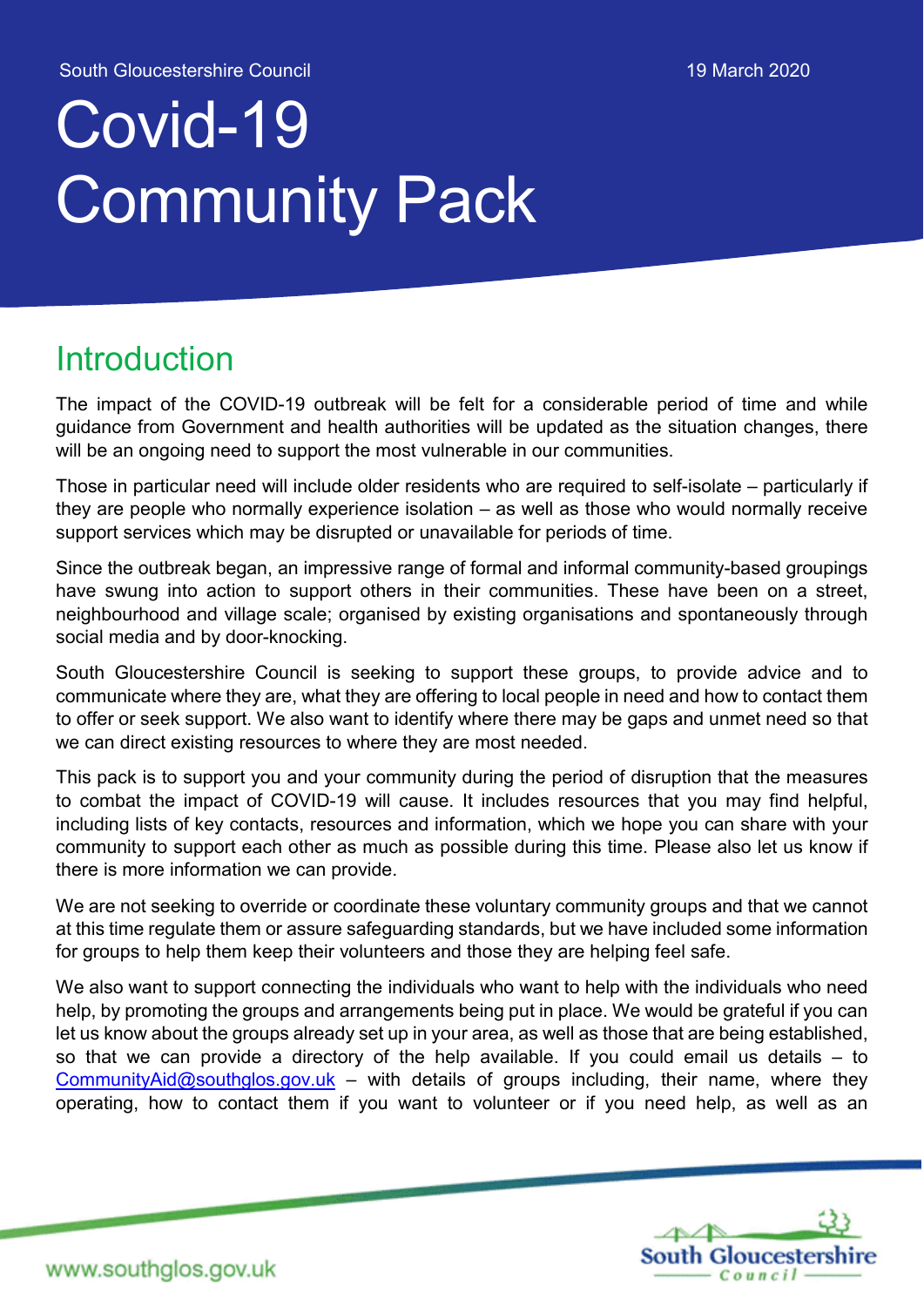administrator contact, if known, we will do our best to make sure all our communities are able to support and be supported by each other.

Thank you.

WhyLarge

Councillor Toby Savage Dave Perry

Jand R

Leader of South Gloucestershire Council Chief Executive, South Gloucestershire Council

### **CONTENTS**

- Health advice
- Useful web links
- Useful contact numbers
- Safeguarding and scams
- Social media advice
- What can you do as a community?
- A template form you may wish to use should any of your community have to self-isolate and require support
- A template Volunteer Registration Form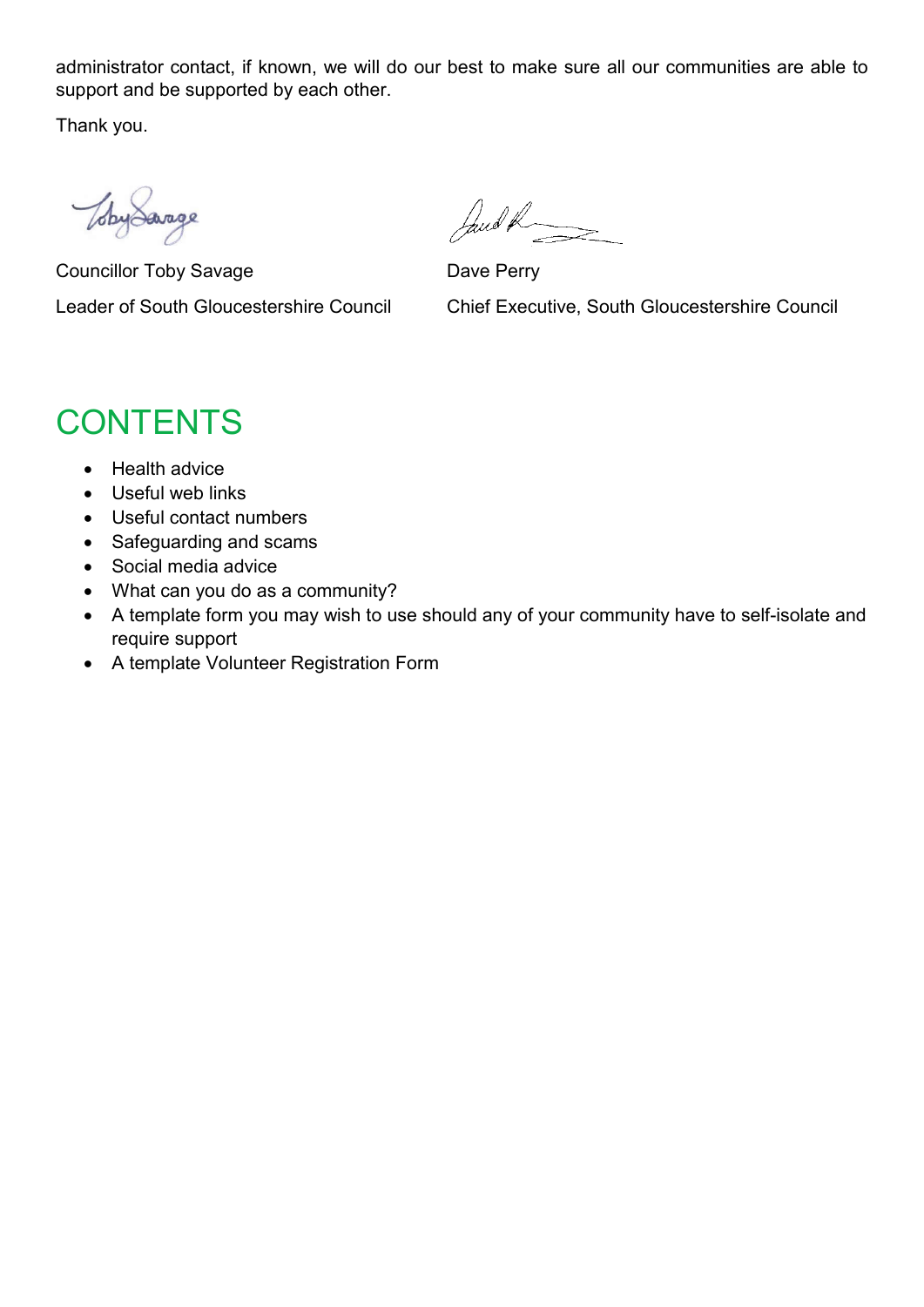# HEALTH ADVICE

- The NHS has some simple advice to avoid catching or spreading COVID-19:
- Stay at home advice www.nhs.uk/conditions/coronavirus-covid-19/self-isolation-advice
- Wash your hands with soap and warm water often do this for at least 20 seconds
- Always wash your hands when you get home or into work
- Use hand sanitiser gel if soap and water are not available
- Cover your mouth and nose with a tissue or your sleeve (not your hands) when you cough or sneeze
- Put used tissues in the bin straight away and wash your hands afterwards
- Try to avoid close contact with people who are unwell. If you are displaying symptoms of COVID-19 yourself, avoid close contact with other people particularly those who have underlying health conditions, are elderly or are pregnant.

### USEFUL WEB LINKS

The following links provide useful, factual and regularly updated information on COVID-19, please feel free to share these with your communities

Follow the latest stay at home advice at www.nhs.uk/conditions/coronavirus-covid-19/selfisolation-advice

Overview of COVID-19 – what is it? www.nhs.uk/conditions/coronavirus-covid-19

Common questions and answers on COVID-19 including advice for families, prevention, how it's caught and spread, self-isolation, testing and treatment, foreign travel – www.nhs.uk/conditions/coronavirus-covid-19/common-questions

NHS 111 – www.111.nhs.uk

The NHS has provided advice for those wanting to pick up prescriptions on behalf of someone else – https://www.nhs.uk/common-health-questions/caring-carers-and-long-term-conditions/can-ipick-up-a-prescription-for-someone-else

South Gloucestershire Council's COVID-19 information page – https://www.southglos.gov.uk/coronavirus

Concern about the illness, the impact of self-isolation and the disruption to daily lives could cause undue pressure and anxiety. The NHS Every Mind Matters website has some really simple useful tips and advice to support good mental health – www.nhs.uk/oneyou/every-mind-matters. You can also find information about local mental health services on the One You South Gloucestershire website - https://oneyou.southglos.gov.uk/stress-less

For Town and Parish Councils, you may find the following resources helpful if you want to formalise a community emergency/resilience plan: https://assets.publishing.service.gov.uk/government/uploads/system/uploads/attachment\_data/file/

552867/pfe\_quide\_for\_communities.pdf

https://assets.publishing.service.gov.uk/government/uploads/system/uploads/attachment\_data/file/ 552872/community\_emergency\_plan\_template.pdf

Doctors of the World have updated COVID-19 guidance translated into a number of community languages, including Albanian, Arabic, French, Polish, Portuguese, Romanian, Russian, Spanish and Turkish. Materials in Bengali, Dari, Farsi, Hindi, Kurdish Sorani, Mandarin, Pashto, Urdu,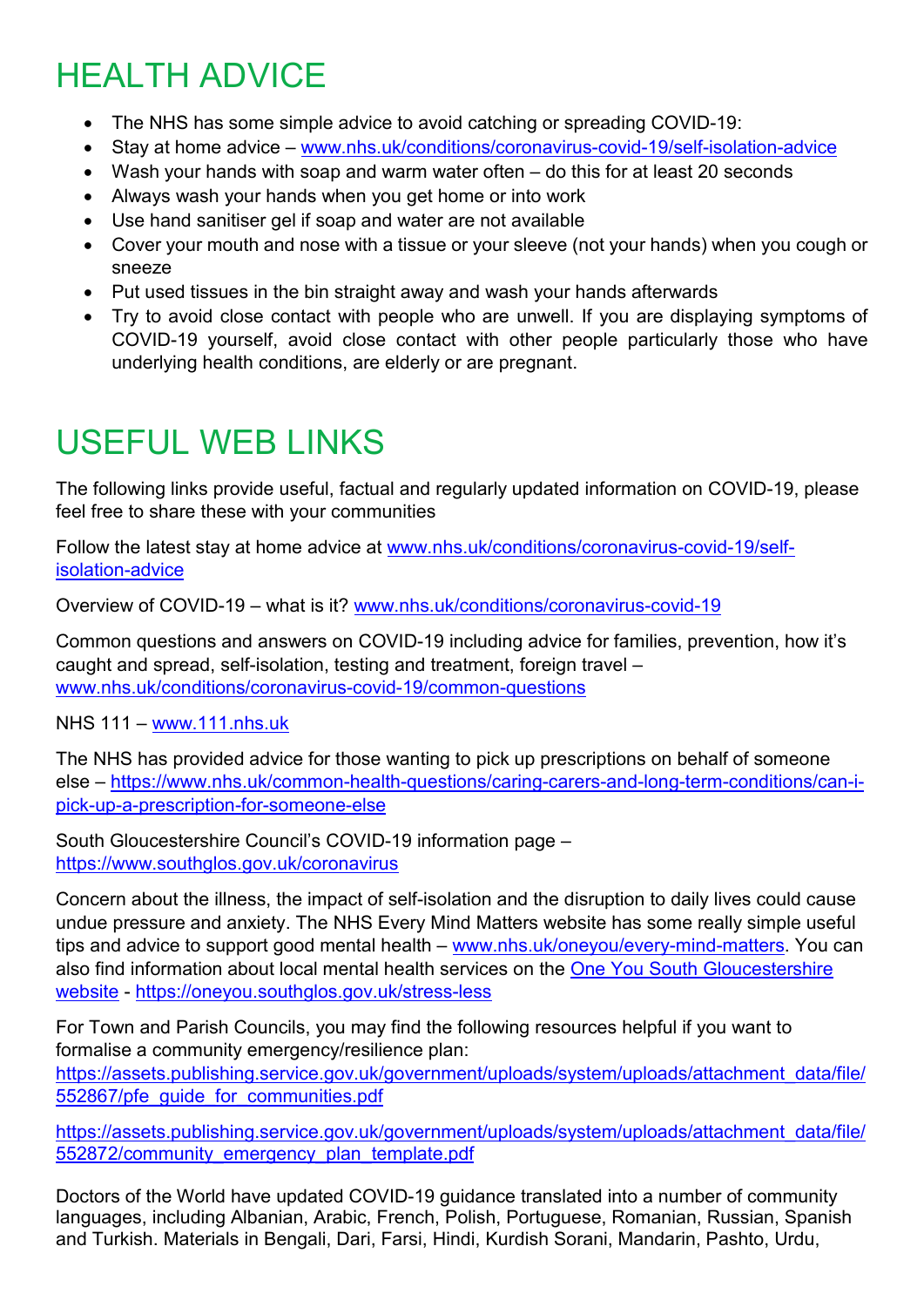Vietnamese, Tigrinya, Amharic, Malayalam and Somali will be added soon. Visit https://www.doctorsoftheworld.org.uk/coronavirus-information to access these materials

The Small Charities Coalition (SCC) is also creating a single web page outlining the services that community, small charities and local councils are providing in each local area – https://www.smallcharities.org.uk/covid-19-volunteering-in-your-area

To be included, simply complete go to this link: Small Charities COVID19 Delivery Response. The form asks you four very simple questions, and all SCC members delivering services will be added to the national list as well.

The Government guidance for employers in response to COVID-19 can be found here – https://www.gov.uk/government/topical-events/coronavirus-covid-19-uk-government-response

For the latest free posters, videos and social media graphics from the Public Health Campaign Resource Centre (you'll need to register) – https://campaignresources.phe.gov.uk/resources/campaigns/101/resources/5016.

# USEFUL CONTACT NUMBERS

NHS 111 – only call **111** if you cannot get help online at https://111.nhs.uk

Education queries –phone the Department for Education on **0800 046 8687**

South Gloucestershire Council general enquiries – **01454 86 8009**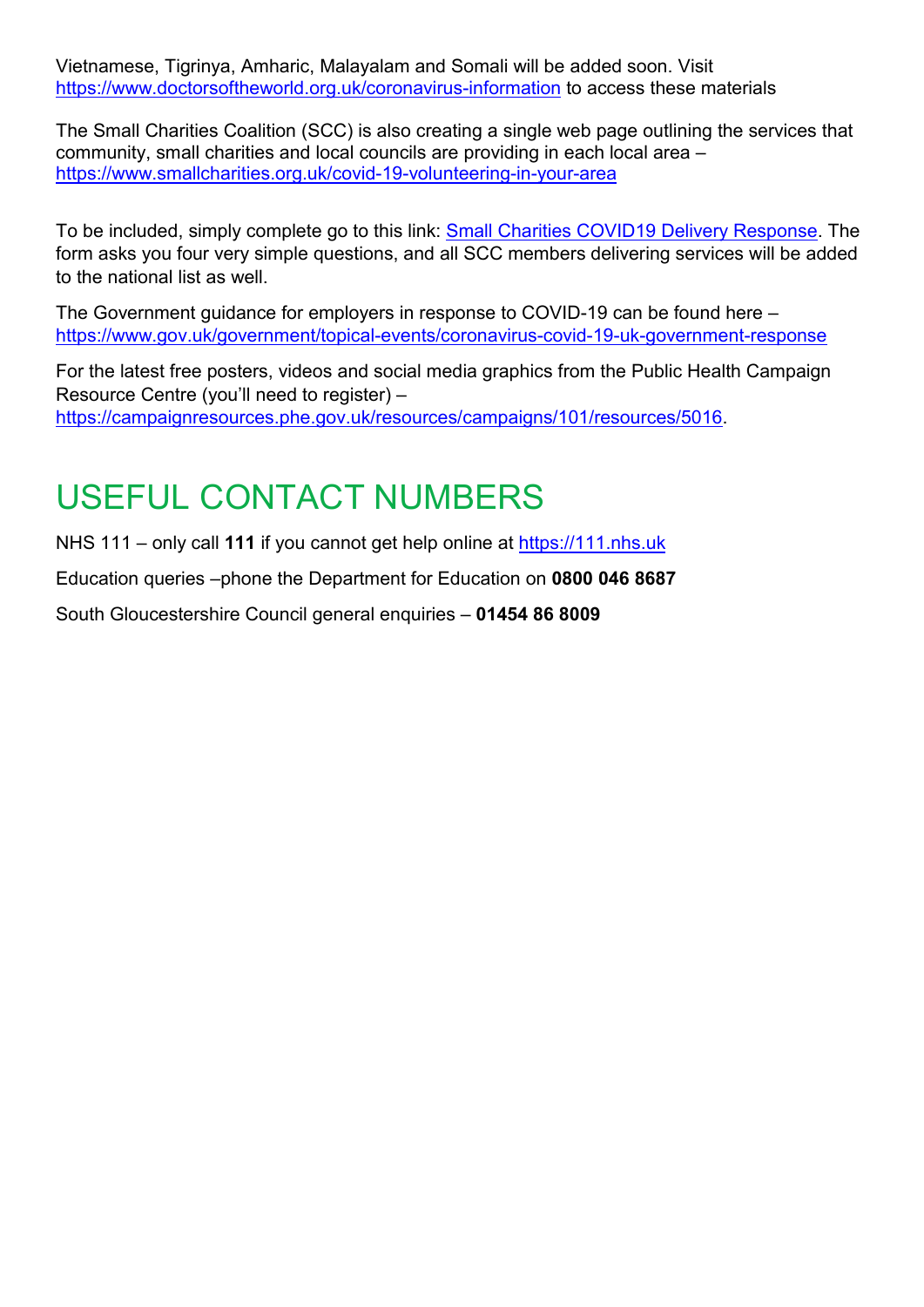### SAFEGUARDING AND SCAMS

While overwhelmingly people want to help each other, there are those few who seek to take advantage of the vulnerable. At a time when community-spirited volunteers may be knocking on doors to offer help, please be aware of scammers who we know are already behind a number of schemes to defraud in relation to the coronavirus outbreak. It will not be possible for all, but where it is, people should turn to family, neighbours and friends first – people you personally know and trust. Anyone who claims to be from the council, charity or other organisation will carry identification and a genuine volunteer will not mind you taking the time to satisfy yourself about who they are.

Please also be wary of unexpected traders visiting homes and offering services such as home maintenance or cleansing and disinfecting. Incidents such as these should be reported to Trading Standards on 0808 223 1133. Genuine businesses will be mindful of the current situation and will not put themselves, their staff or others at risk.

Be careful online. Don't click on the links or attachments in suspicious emails and never respond to unsolicited messages or calls that ask you for your personal or financial details. If you have concerns that someone may have been targeted, direct them to www.actionfraud.police.uk.

If you have a concern about a person with care and support needs, then please visit: http://sites.southglos.gov.uk/safeguarding.

As schools close, please continue to exercise sensible caution about ensuring that childcare arrangements are suitable and do not place your child or family at risk in any way. Many volunteers are starting to offer to provide childcare for people who need it. Community groups should be mindful of linking people up with volunteers who may not have had the usual police checks, which is a considerable risk to young people. Until further advice is available on this, community groups are advised to block these offers from social media groups.

AgeUK have some useful resources to help volunteers understand the basics of safeguarding. While they are focussed on working with older people, as the impact of wider self-isolation requirements continue, they may be helpful and adaptable for volunteers in contact with other groups: https://www.ageuk.org.uk/get-involved/volunteer/neighbourly-volunteering.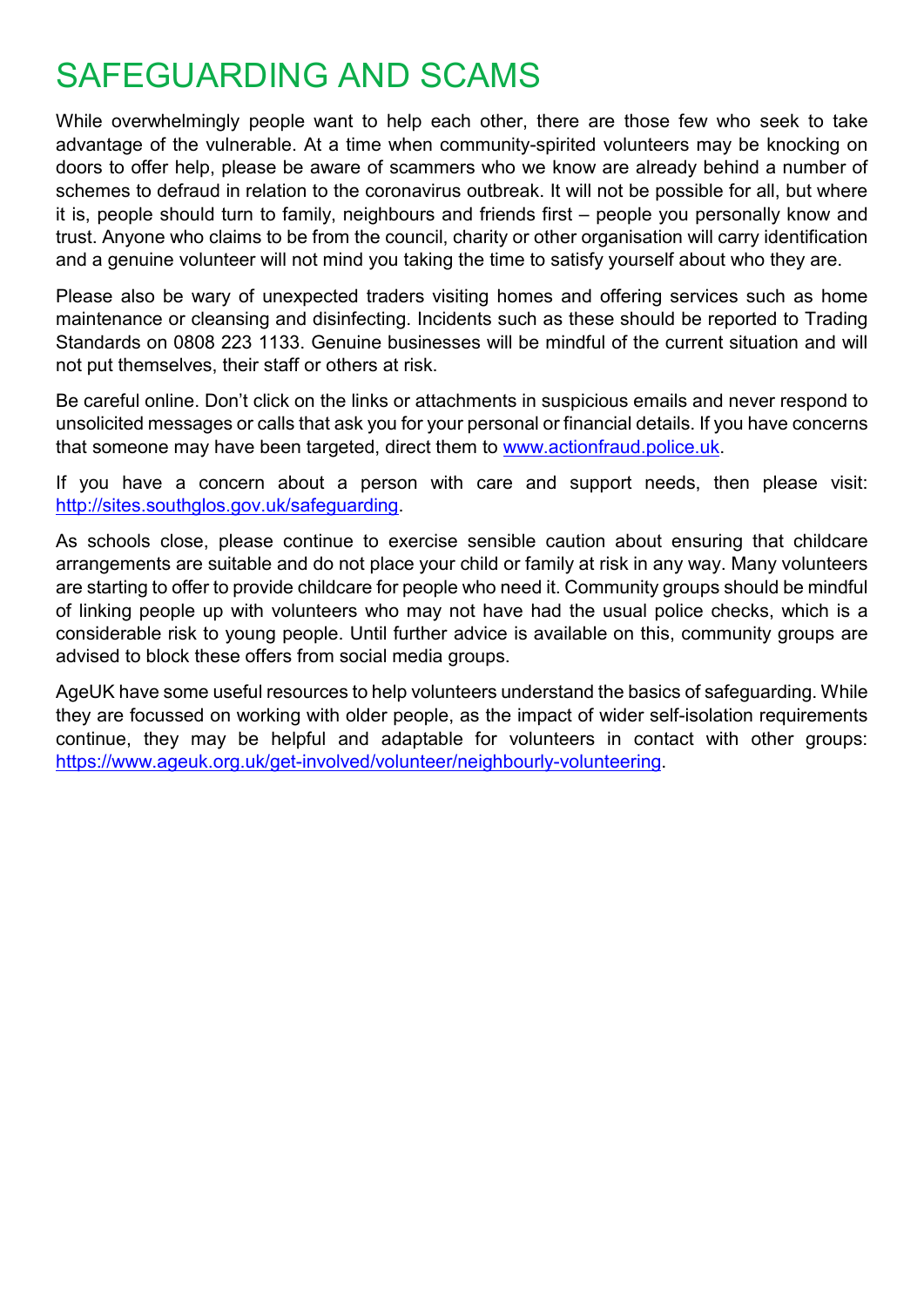### SOCIAL MEDIA ADVICE

Social media is a valuable tool to share information, allocate tasks and ask for help and support at a time like this, but it can also contain misinformation and rumour, which isn't helpful. Please bear in mind when using social media to respect and protect people's privacy and not expose them to risk by openly publishing personal details, including home addresses or medical information.

Local groups are already using social media, such as Facebook pages and WhatsApp Groups, where local people can share information, make offers of support for those who are self-isolating, with tasks such as shopping, dog walking and collection of prescriptions (subject to pharmacist's requirements), etc. With your feedback on what is happening locally we aim to assist by being a source of support for and signposting to these groups.

Everyone will be conscious that not everyone will have access to social media and we have already seen community aid volunteers printing and distributing flyers to those who may need support. An example is shown later in this document.

Privacy – Large community help groups using social media should be cautious about people asking for help very publicly. Where possible groups should try and consider ways of people being able to make requests for help more privately, such as to a smaller group of coordinators who can link them up with individual volunteers. For example:

- Mrs Smith contacts the coordinators privately to say she needs some vegetables.
- The coordinators request a volunteer to get groceries for someone in Central Yate.
- Once a volunteer has been identified, that one volunteer is provided with the name and address of the person in need.

The following Twitter accounts will be regularly posting out the latest factual advice and information related to COVID-19. This information will change over time, sometimes more than once a day, so it is always best to check for the latest information:

Public Health England – **@PHE\_UK**

Public Health England South West – **@PHE\_SouthWest**

Department of Health and Social Care – **@DHSCgovuk**

South Gloucestershire Council – **@sgloscouncil**

NHS England – **@NHSEngland**

The NHS advises to only trust NHS organisations on Twitter that are 'blue-tick verified'

Avon & Somerset Police – **@ASpolice**

Avon & Somerset Fire & Rescue Service – **@AvonFireRescue**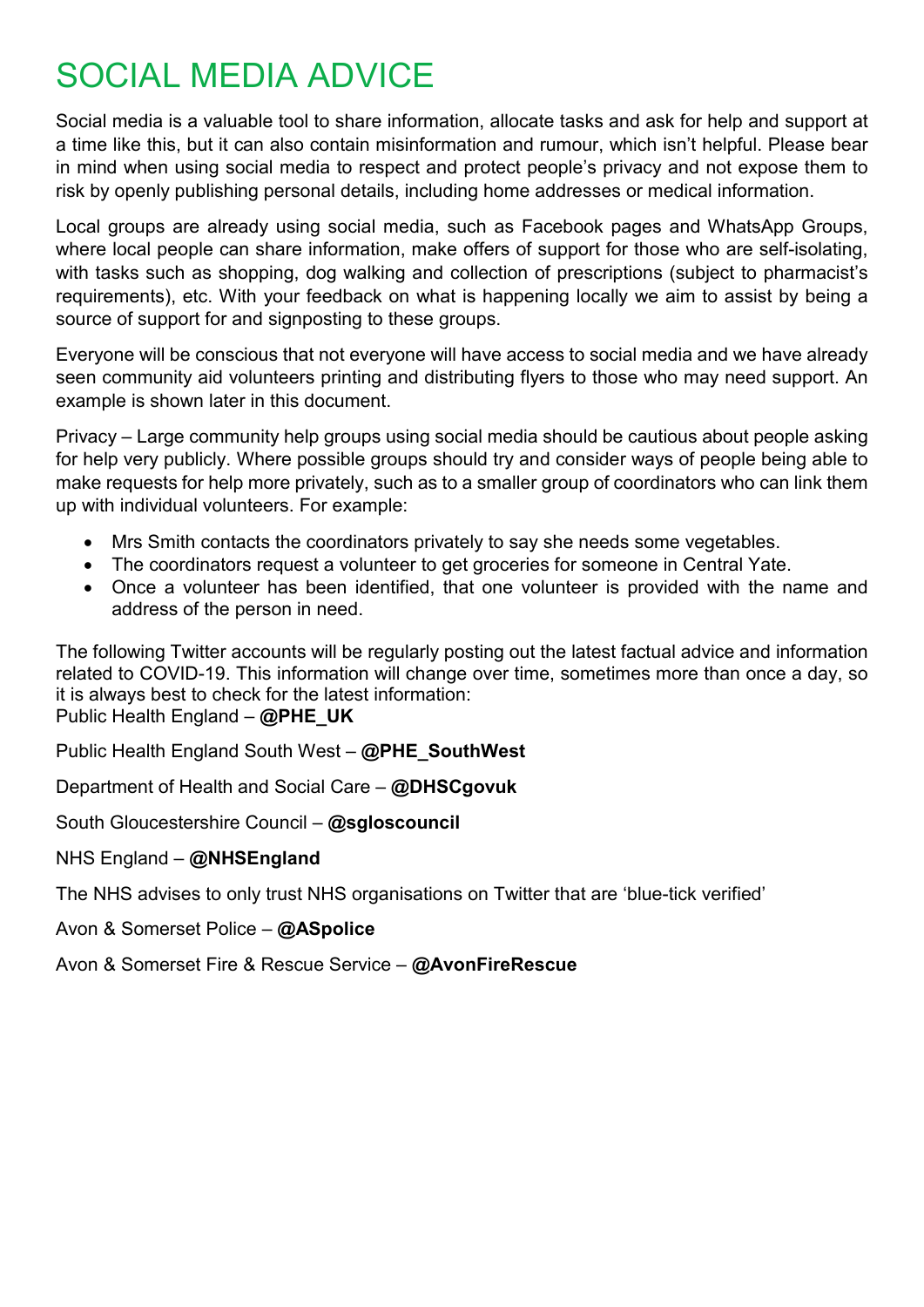### WHAT CAN YOU DO AS COMMUNITY?

Your communities are strong and resilient and there are simple things you can do to help them continue to thrive:

Check-in on any vulnerable family, friends and neighbours. Sometimes just helping them with their shopping and checking they have everything they need can make a big difference.

If you know someone who is self-isolating, contact them via phone or text and check that they're ok. By its very nature, self-isolation is a solitary experience and their wellbeing will likely be improved by talking to someone (an additional form is enclosed to support this).

Appoint someone in your community/neighbourhood as the main gatherer of information so that everyone in your area gets access to the same and most accurate information. If possible, link volunteers to a central source of information relevant to your locality, such as the South Gloucestershire Council or Town or Parish Council website.

Please be mindful with your comments and actions, so as not to cause undue concern or anxiety within your community. If you hear misinformation that may cause issues, respectfully challenge if you're able to.

Please deal sensitively with anyone you know or come into contact with who has been diagnosed with COVID-19 as it's likely to be an anxious time for them. Due to patient confidentiality, their details will not be publicly confirmed by health or other local authorities, so please do what you can to respect and protect their privacy, and do not speculate with the local media or on social media.

PHE has advised people who are self-isolating to do what they can to avoid visitors to their home and any deliveries of groceries, medications or other shopping should be left at the door, so please ensure that when you are providing support this advice is followed.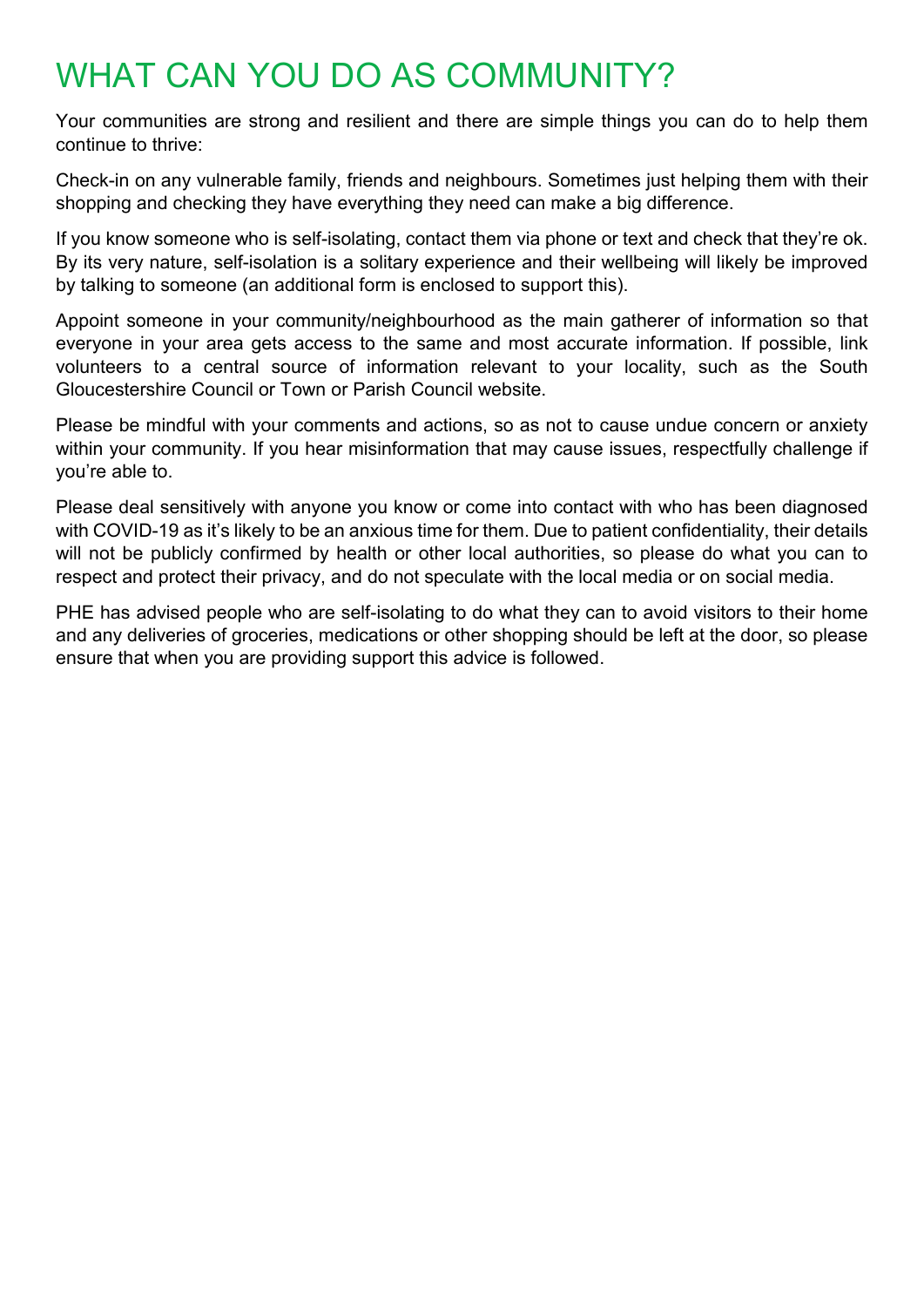You may already be using something similar to the 'postcard' style introduction leaflet below, but if not, you may find this useful to use as-is, or to repurpose for your group:

| HELLO! If you are self-isolating, I can help.                                                                                                                                                                                      |
|------------------------------------------------------------------------------------------------------------------------------------------------------------------------------------------------------------------------------------|
| My name is                                                                                                                                                                                                                         |
| I live locally at                                                                                                                                                                                                                  |
| My phone number is                                                                                                                                                                                                                 |
| If you are self-isolating due to COVID-19 I can help with:                                                                                                                                                                         |
| Picking up shopping<br>Posting mail                                                                                                                                                                                                |
| A friendly phone call<br>Urgent supplies                                                                                                                                                                                           |
| Just call or text me and I'll do my best to help you (for free!)                                                                                                                                                                   |
| Coronavirus is contagious. Please take every precaution to ensure you are<br>spreading only kindness. Avoid physical contact (2m distance). Wash your<br>hands regularly. Items should be left on your doorstep.<br>#ViralKindness |

The following template volunteer registration form may be helpful for groups in identifying what skills, qualifications and experiences are being offered by potential volunteers. Groups should be careful not to share personal information in relation to their volunteers for any purpose other than to facilitate them in providing help in the way they have offered and you should not share any information collected from individuals with other organisations without express permission from the individual.